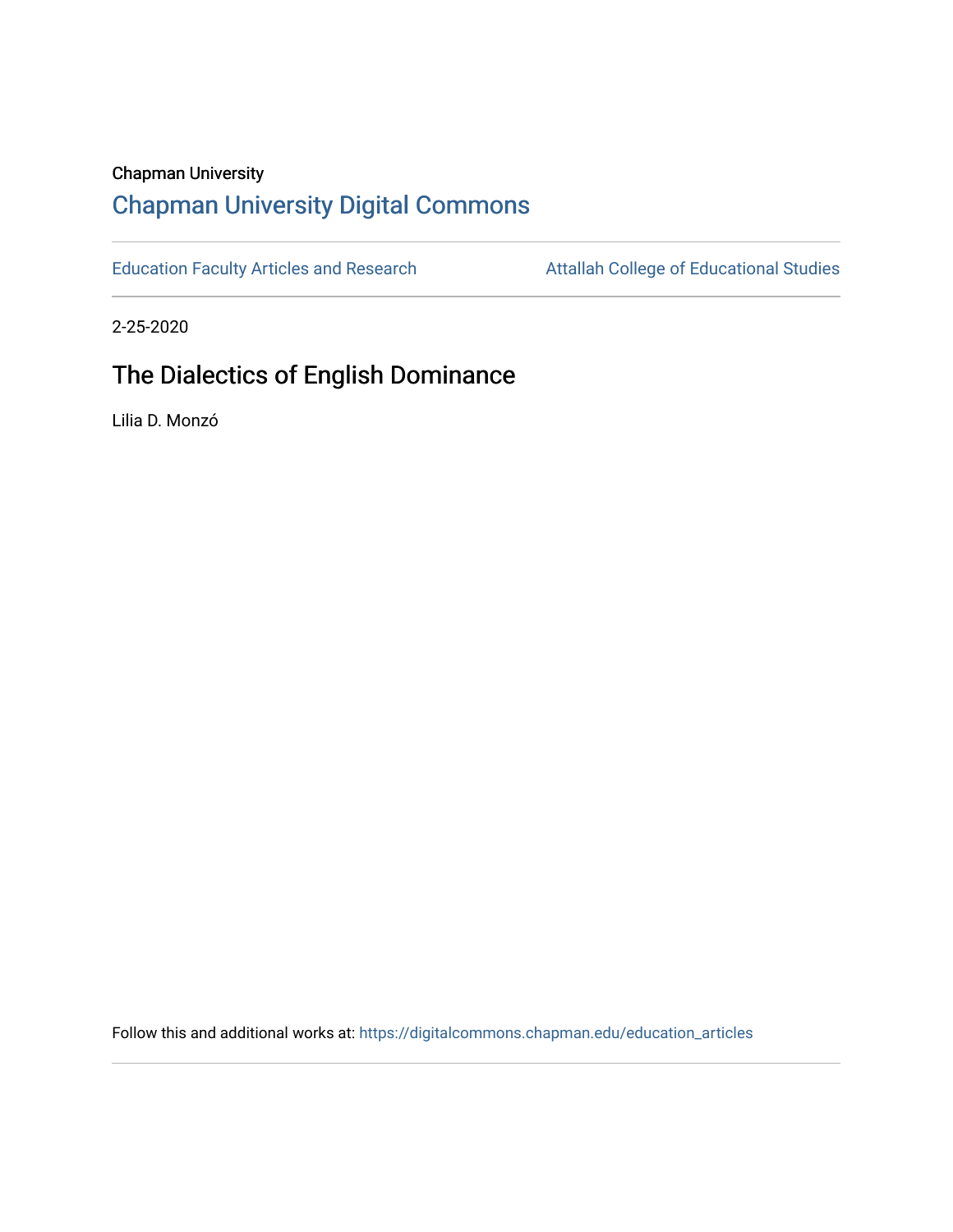## The Dialectics of English Dominance

### **Comments**

This review was originally published in Society Register, volume 4, issue 1, in 2020. [https://doi.org/](https://doi.org/10.14746/sr.2020.4.1.08) [10.14746/sr.2020.4.1.08](https://doi.org/10.14746/sr.2020.4.1.08)

### Creative Commons License



This work is licensed under a [Creative Commons Attribution-Noncommercial 4.0 License](https://creativecommons.org/licenses/by-nc/4.0/) 

Copyright The author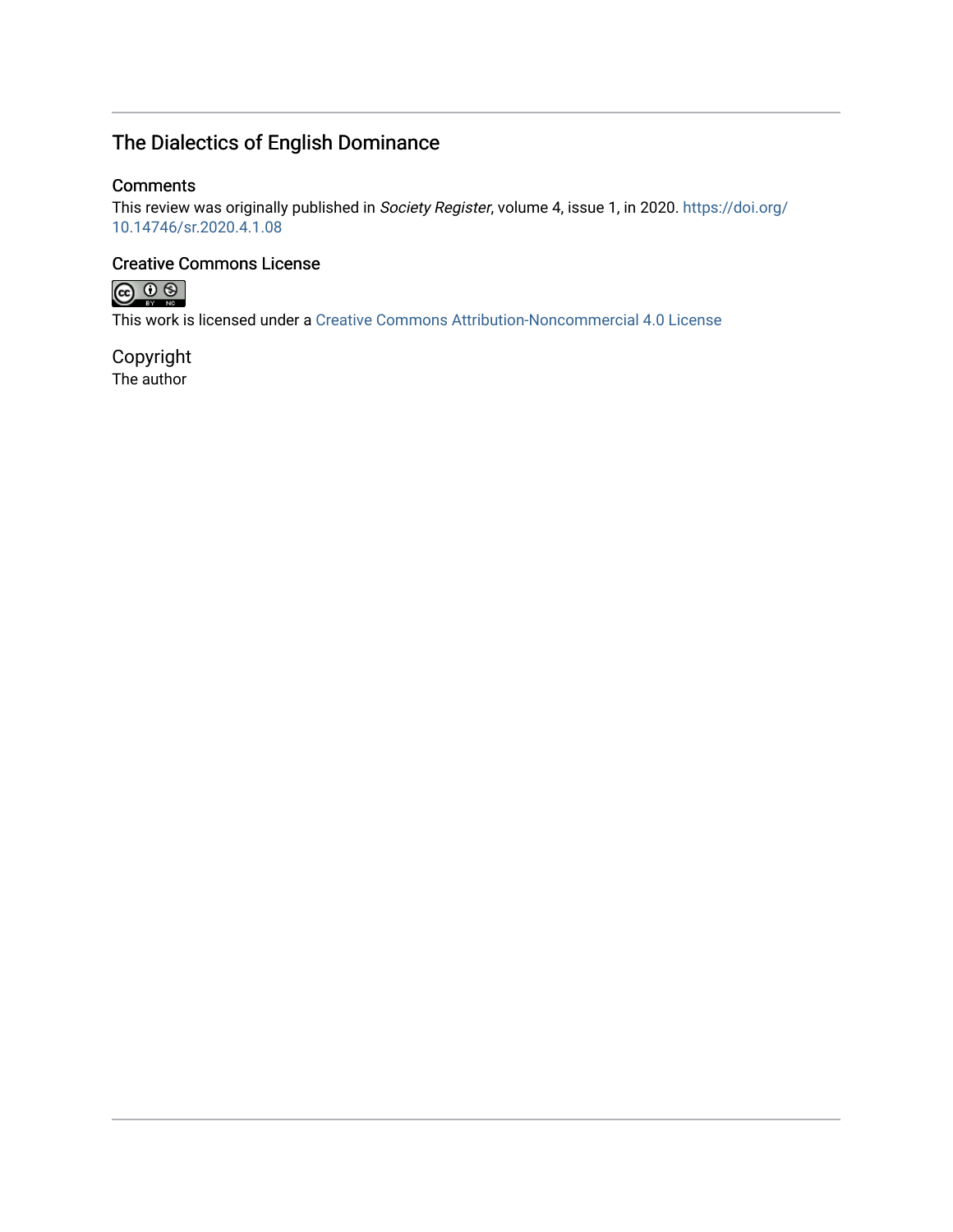

### **THE DIALECTICS OF ENGLISH DOMINANCE**

## **ODROWĄŻ-COATES, ANNA. 2019.** *SOCIO-EDUCATIONAL FACTORS AND SOFT POWER OF LANGUAGE. THE DELUGE OF ENGLISH IN PO-LAND AND PORTUGAL***. LANHAM: LEXINGTON BOOKS (ROWMAN & LITTLEFIELD), ISBN: 978-1-4985-7633-8, 188 PP. (HARDBACK)**

### LILIA D. MONZO1

1 Chapman University, Attallah College of Educational Studies, Reeves Hall 136 333 N Glassell St Orange, CA 92866, USA. ORCID: 0000-0002-8988-3940, Email: monzo@chapman.edu

The Hegemony of English across the world cannot be overstated (Macedo, Dendrinos & Gounari 2016). More and more nations are encouraging, if not mandating through compulsory education requirements, that their citizens learn English (Xue & Zuo 2013). This demand for English is rising even among countries who have few native speakers of English. Importantly, making any language learning a national project carries a critical message about that language and its power. Robert Philipson (2011) points out that this growing demand and compulsory establishment of English (through schooling) can be nothing less than linguistic imperialism, with the World Bank re-introducing the historical colonial order. Nations are clamoring to learn English as quickly as possible in the hopes that doing so will boost their competitive edge on the global market (McCormick 2013). Indeed, there is evidence that English proficiency elevates the status and power of specific nations and provides individuals greater access to jobs and resources, but as Anna Odrowaz-Coates shows, in the case of Portugal and Poland, this will not happen without a significant cost to the national identity and to the identities of the people and their families and communities.

What Odrowaz-Coates argues and evidences with empirical data is that language is not a neutral system of communication but rather one that carries with it particular sociohistorical, economic, and political agendas that undoubtedly impact people's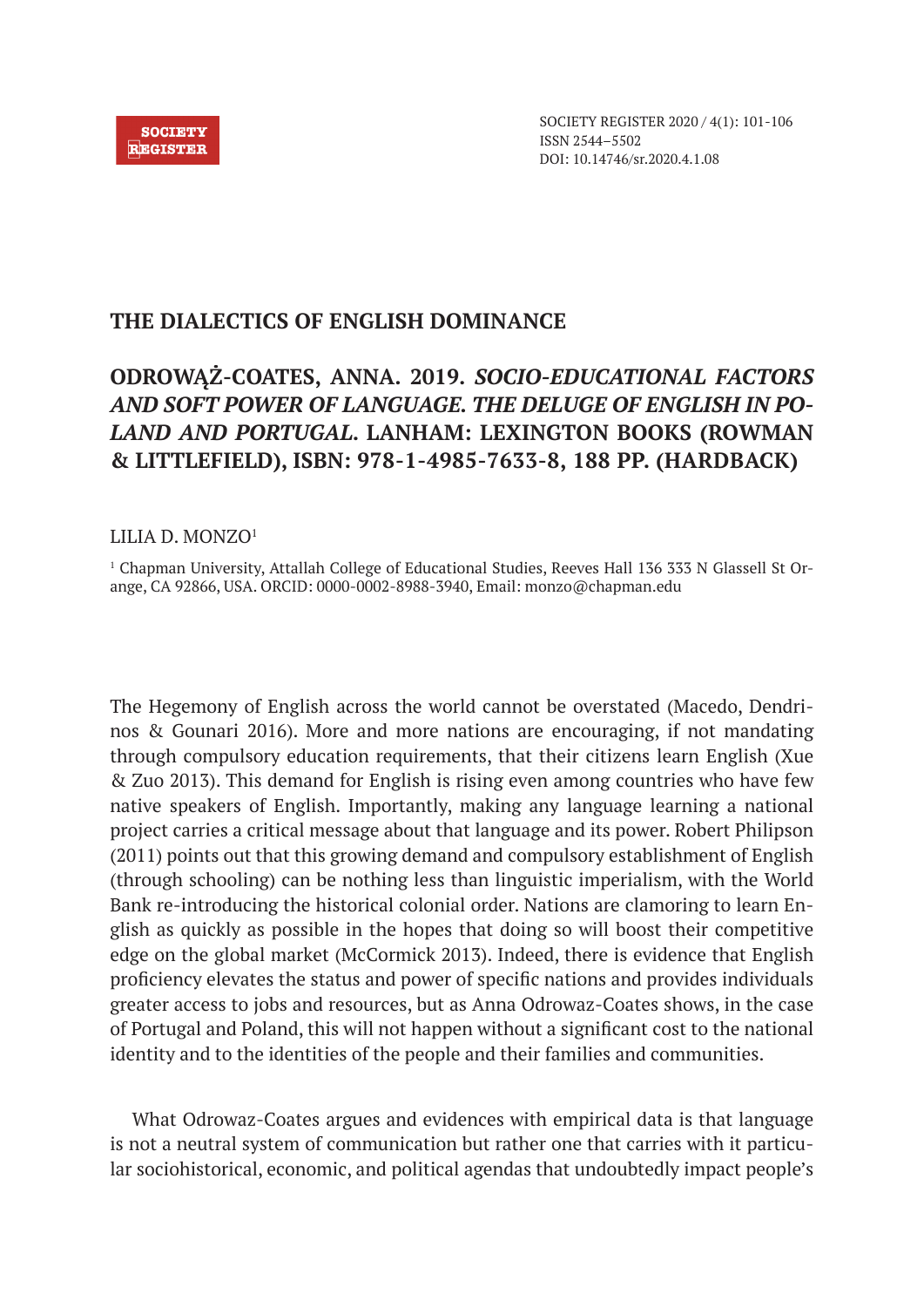lives in profound material and ideological ways. Odrowaz-Coates' analysis of "soft power" recognizes the subtle but insidious ways in which English (and its worldviews) becomes normalized as a status factor that not only creates further material inequities in society, but that also undermines the primary languages and cultures of its peoples.

This is a stunningly brilliant book that challenges the global hegemony of English and US imperialism through the very voices of the people most affected. This alone, makes it a superb read. However, with both philosophical and theoretical rigor as well as robust empirical research, Anna Odrowaz-Coates brilliantly pushes our thinking further to develop a reflexive, feminist praxis of English foreign language policy – one that recognizes the dialectical relationship between English learning and opportunity. While many of us challenge the global dominance of English and its imperialist agenda, there is no doubt that for many of us - English proficiency - has facilitated our roles within the academy. Here Odrowaz-Coates reminds us that while we work toward the long-term goal of justice and equity, where all languages and peoples are equally valued, people *today* need access to resources and to become more empowered within the contexts of their existing world – and this, like it or not, means learning English.

The book begins with a strong philosophical and theoretical foundation. Odrowaz-Coates draws on "soft power" and "positioning theory" as well as the specificity of institutional ethnography to hone in on the examination of language, which has not been previously developed and offers important insights that differentiate between obvious forms of power in discourse in ways that explain the subtleness by which discourses are internalized among those who are uncritically exposed to English. This interdisciplinary theoretical frame is one of the strongest features of this work, drawing from Foucault, Bourdieu, and decolonial and postcolonial theories to make a cogent argument about the ways in which learning English in Poland and Portugal simultaneously supports empowerment and imperialism. This is a very significant contribution, given that rarely do these fields come together even when they address similar problems. Furthermore, the application of these theories to language and discourse is certainly an important and unique contribution.

Until now, few studies have attempted to examine what this national process of English development looks like or how it impacts the people whose languages and traditions may be far removed from those that they are being required to adopt. In the findings chapters, Odrowaz-Coates takes us into the contexts of Portugal and Poland to help us understand, through real life examples, how learning English for some working people can have both important material improvements while at the same time challenging their ways of life and their relations to nation, family, and self.

The voices of participants are a central feature of why this work is so unique. Rarely do we find books of this theoretical rigor that also bring the concrete reality of people's lives into focus. Here, we are privy to the values and beliefs of people from Poland and Portugal and to the gendered realities and expectations that come with language shifts. With stunning precision, the author uses the participants' words to convey some of the most important issues related to learning and not learning English.

With a rigorous mixed methods approach couched within the umbrella of "institu-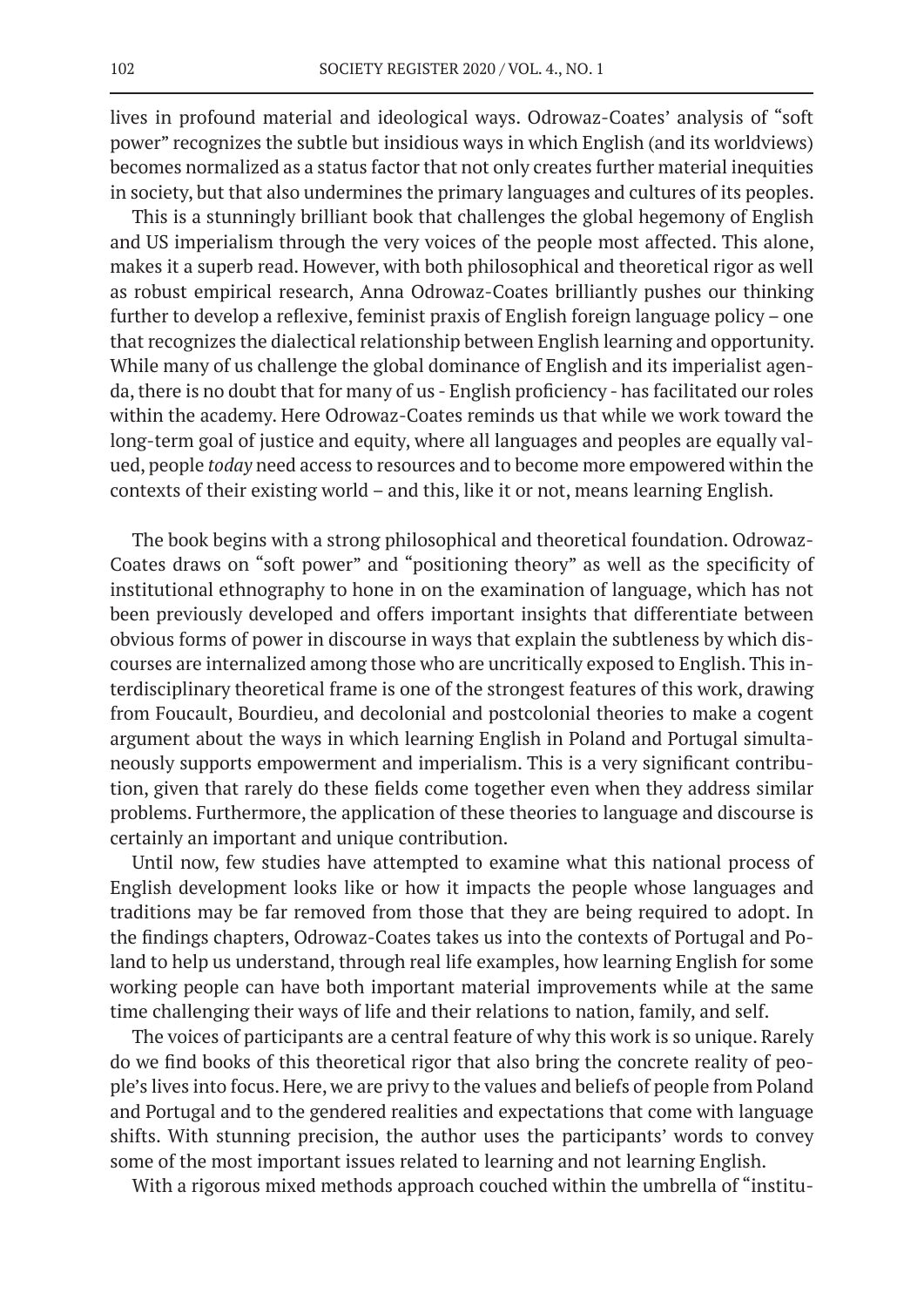tional ethnography" and the author's humbling reflexivity, we can feel secure in the trustworthiness of the study. The manuscript also has a highly cogent and fluid style, carefully building its arguments and supporting these with the empirical data collected. As the reader, I was unable to put the manuscript down, challenged to discover the way the author was connecting "soft power" with institutional discourse, captivated by the very honest and insightful comments by participants, and lured to continue reading to find the brilliant analysis that the author repeatedly provides.

Odrowaz-Coates begins with an introductory chapter that gives the reader a broad view of the book and piques our interest by dangling new ideas and meshing theoretical constructs. The next chapter titled, "Language positioning in Poland and in Portugal" focuses in on the history of language contact in Poland and Portugal, and demonstrates that language is not a mere tool of communication but a tool that can and often has been used to control and dominate over a citizenry. Coates traces how language policy shifts in accordance with who has governmental control and the political agendas they set. This chapter is filled with historical detail of the complex histories of Poland and Portugal, where language has been shaped by religion, colonization, migration, economic shifts, and even marriage, not only within nations but outside of it. The chapter documents both the endurance and flexibility of language as it comes into contact with other languages and the power that certain nations and their languages hold. It also documents how schools become spaces that support government entities to engage in their language wars. This is a fascinating and engrossing chapter.

The next few sections revolve around theory and develop a careful explanation of the theories that guide this work, connecting theories of soft power with positioning theory and discussing the ways that language discourses both reflect and create power and particular social positionings for speakers, communities, and nations. Drawing on the likes of Bourdieu, Boudon, Foucalt, and Fairclough, Odrowaz-Coates guides us to understand how these various works come together to explain that phenomena of language and power in the context of globalization. This chapter is a necessary read to understand what comes later – the analysis interwoven with the empirical data is very effective and illuminating.

The voices of the people who speak to us of their trials with learning English, with finding jobs, with figuring out who they are in the context of a growing English dominance and changing cultures and values is what follows. These are the most captivating sections, where people come to life and our critical challenge to the dominance of English is quickly confronted as we begin to hear and see the people that are in need and for whom English may be a safety net or hold the possibility of mobility. But equally evident in the words spoken is the loss of culture, world views, and even ways of being through increasing contact with English. The mythical narratives of opportunities in America (and therefore in English) begin to show their teeth as they eat away at local values in the hope of something better for themselves and their children. Yet, don't be fooled into thinking that the people are easily swayed, there is consciousness regarding the power of English and its manipulation. The people of Portugal and Poland are shown insightful, passionate, and agentic. For women, the "choice" of learn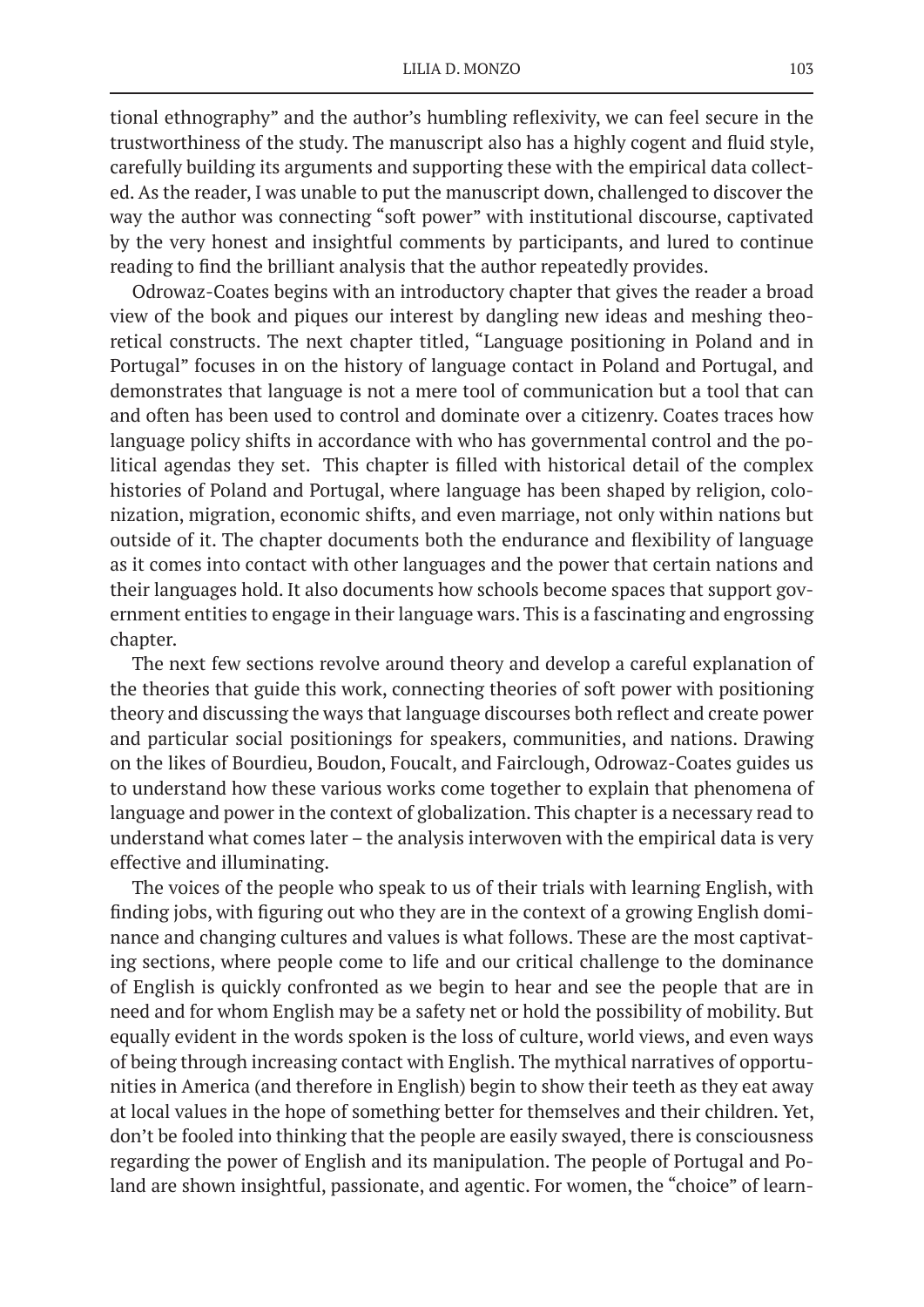ing English may prove beneficial as they negotiate gender relations within the family.

Unlike too many other critical projects, Odrowaz-Coates conveys the ethical imperative to change the world by both challenging but also participating in the existing power structures. It recognizes the need to "play the game" in order to change it. Above all, this work demonstrates that language "choices" are not necessarily choices but institutionally derived programs of both inclusion and exclusion.

This is a crucially important and timely project given our globalized world and the significant influence that English and US imperialism are having on the world. The book does a great job in making the urgency of this clear by showing the growth of English dominance around the world and using Poland and Portugal as unique case studies, that nonetheless serve as examples of growing trends across the world. In this sense, this work is crucially important for scholars and practitioners in the fields of education, cultural studies, postcolonial studies, immigration studies, sociolinguistics and language studies, sociology and political science. The work is essential reading for public officials, politicians, and language policy makers. Critical scholars across these fields are certain to find this work immensely provocative. It is a must read for school administrators, teachers, community members, and families in Poland and Portugal, but also across the world where students are being encouraged, pushed, or even mandated to learn English.

#### **REFERENCES**

- Macedo, Donaldo, Bessie Dendrinos & Panatoya Gounari. 2016. *The Hegemony of English*. New York: Routledge.
- McCormick, Christopher. 2013. "Countries with better English have better economies." *Harvard Business Review*, Nov. 15. Retrieved December 10, 2019 (https:// hbr.org/2013/11/countries-with-better-english-have-better-economies).
- Phillipson, Robert. 2011. "English: from British empire to corporate empire." *Sociolinguistic Studies 5*(3): 441-464.
- Xue, Jiao & Wenjing Zuo. 2013. "English dominance and its influence on international communication." *Theory and Practice in Language Studies* 3(12): 2262-2266.

**FUNDING:** This research received no external funding.

**CONFLICTS OF INTEREST:** The author declares no conflict of interest.

#### **BIOGRAPHICAL NOTE**

Lilia D. Monzo is an associate professor in the Attallah College of Educational Studies at Chapman University. She received the Ph.D. in Education from the University of Southern California. Her recent research draw on revolutionary critical pedagogy to interrogate and confront the educational and so